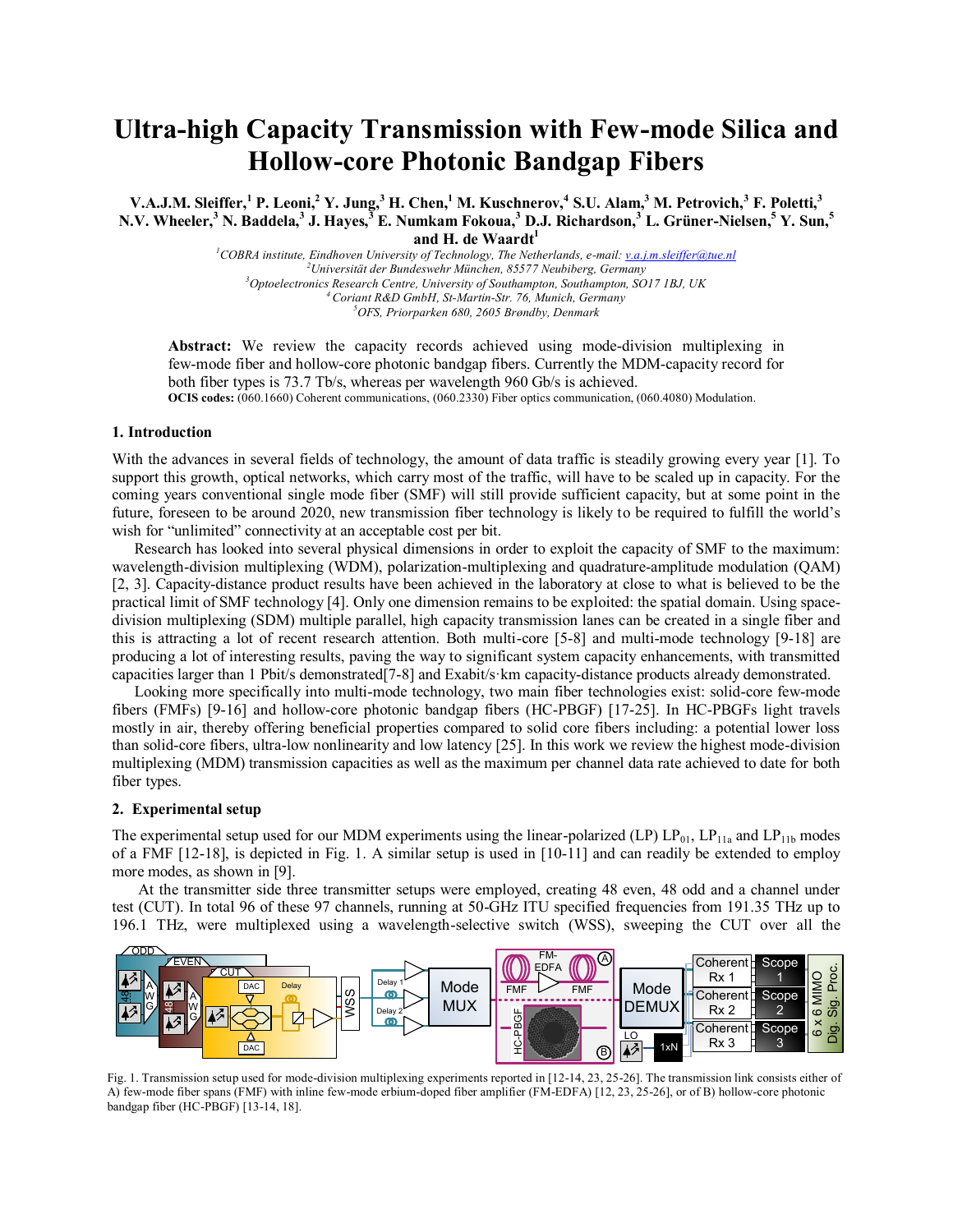frequencies and dropping one of the even or odd channels. All channels were optically modulated using digital-toanalog converters (DACs), generating 32 GSymbols/s driving the in-phase and quadrature ports of an IQ-modulator. Polarization-multiplexing was emulated by splitting the signals in to two equally-powered tributaries, delaying one for de-correlation, and combining them again using a polarization beam-combiner. In this way 96 channels carrying 256-Gb/s dual-polarization (DP) 16QAM or 20 WDM 320-Gb/s DP-32QAM modulated signals were generated.

Afterwards three independent signals operating at the same wavelength are emulated by splitting the signal into three tributaries and delaying all of them by a different amount of symbols to ensure signal de-correlation. Next the signals have to be multiplexed into a FMF or HC-PBGF supporting an equal or greater number of LP modes than the number of input signals. The multiplexing can be achieved in a number of ways: a phase-plate based mode multiplexer [10-13, 17-18]; a photonic integrated mode-coupler [14, 26]; a spot-launching multiplexer [15, 27], 3D waveguide [9, 16], or photonic lantern [28]. After mode-multiplexing and travelling through a length of fiber, amplification is obtained by employing a FM-EDFA [10, 29-31], in which modal gain control is important to avoid degradation of the signal due to mode-dependent loss. After transmission the signals are de-multiplexed using one of the methods listed is also used for multiplexing, since all devices are in essence reciprocal.

All three signals have to be received simultaneously using three coherent receivers. Proper time-aligned reception is important to be able to undo the mixing of the modes during transmission. For signal reconstruction  $6\times6$ multiple-input, multiple output digital signal processing (MIMO-DSP) [18, 32-35] is employed as described in [18], since each polarization and LP-mode (ending up with six signals for this case) can couple to each other.

# **3. Few-mode Fiber Transmission Results**

Using three LP-mode supporting FMF [36], phase-plate based mode multiplexing and de-multiplexing, and exploiting all other domains to increase capacity, a transmission experiment with 96 WDM channels  $\times$  3 MDM  $\times$ 256-Gb/s, adding up to a total transmitted gross capacity of 73.7 Tb/s was shown both over 119 km of FMF [12] with a mid-span FM-EDFA [29], and after 84km of FMF. The results after transmission are depicted in Fig. 2A, as well as the received spectrum as received on the LP<sub>01</sub>-port of the mode de-multiplexer. The forward error correcting code (FEC)-limit was assumed at a pre-FEC bit error rate (BER) of 2.4 $\cdot$ 10<sup>-2</sup> [37]. As observed, the performance of all 96 wavelength channels is relatively flat, confirming the broadband operation of the FM-EDFA which is evident from the received spectrum. The transmission distance was output power limited, caused mainly by the high losses of the phase-plate based mode multiplexing (MMUX) and de-multiplexing. The net data rate per channel, taking into account 20% of FEC and additional overhead, was 600 Gb/s yielding a spectral efficiency (SE) of 12 bits/s/Hz and a net capacity of 57.6 Tb/s: the current record for MDM technology.

To show that MDM technology in combination with MIMO-DSP is a very robust way of transmitting data, the modulation format in follow up experiments was scaled to 32QAM. Generating 32QAM at high baud rates is very challenging due to the resolution and bandwidth limitations of current DACs and this results in a high error-floor for the generated 320-Gb/s DP-32QAM (BER of  $2 \cdot 10^{-3}$ ) [13]. Using MDM, this error-floor increased to  $4 \cdot 10^{-3}$ . To be able to show post-FEC error-free transmission, pre-generated FEC-symbols were loaded into the DAC. The FECscheme used, being a concatenation of soft-decision inner-FEC and hard-decision outer-FEC code [38], resulted in a FEC-limit at a BER of  $2 \cdot 10^{-2}$ . Fig. 2B shows the transmission results for 20 WDM channels  $\times$  3 MDM  $\times$  320-Gb/s DP-32QAM over 60 km of three LP-mode supporting FMF with an FM-EDFA after 30km of FMF. This allowed for operation of the FM-EDFA in a high input power regime [29]. As observed all 20 wavelength channels perform the same, with a maximum average BER of  $5 \cdot 10^{-3}$ , which is well below the FEC-limit, and as such all channels were



Fig. 2. A) 96 WDM × 3 MDM × 256-Gb/s DP-16QAM transmission results after 119km of FMF with inline FM-EDFA [12]. B) 20 WDM × 3  $MDM \times 320-Gb/s$  DP-32QAM transmission results after 60km of FMF [13]